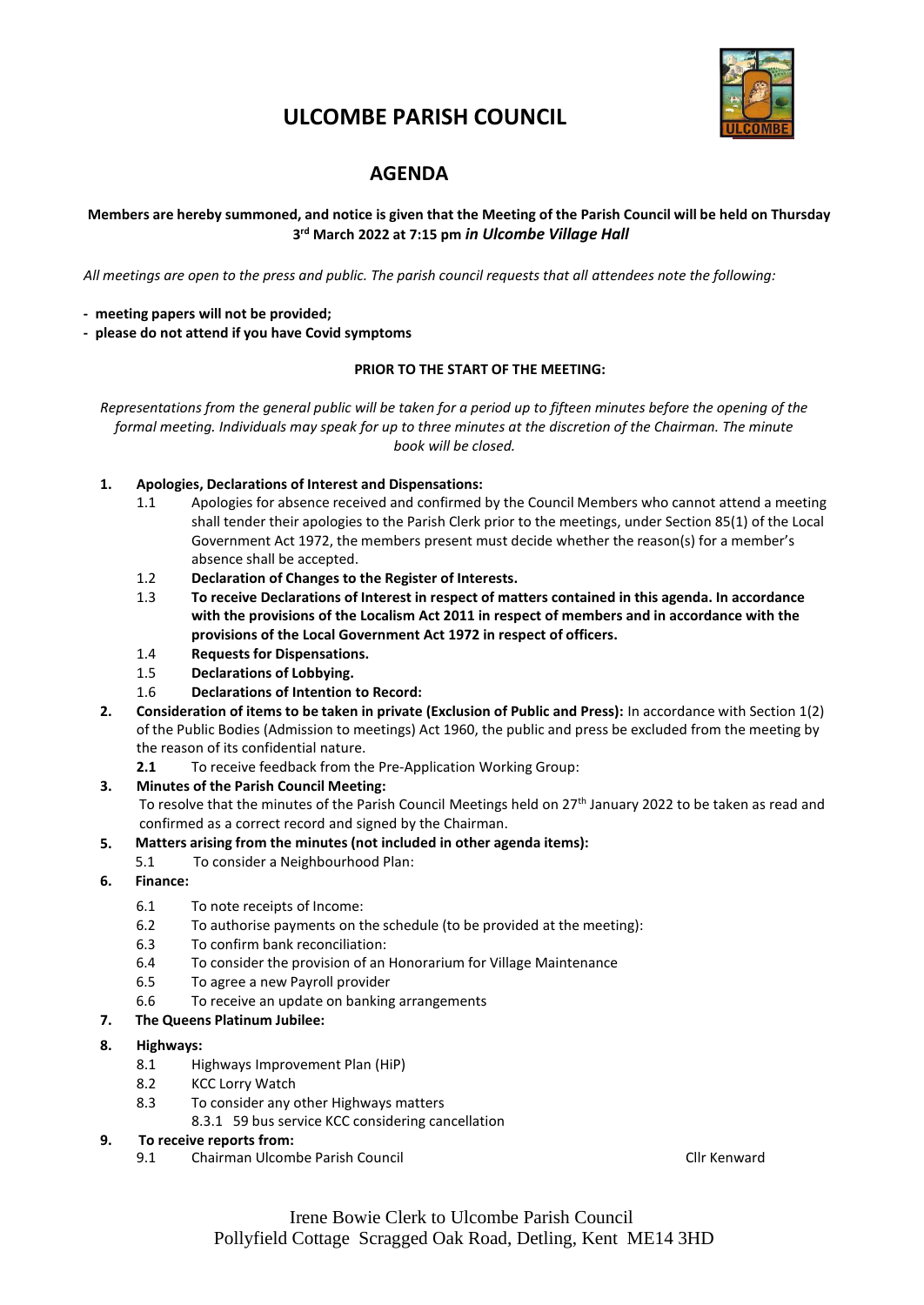- 9.2 District Councillor MBC Clif Trzebinski
- 9.3 Kent County Councillor Community Councillor County Councillor County Council County Council County Council County Council County Council County Council County Council County Council County Council Council Council Counc
- 9.4 Footpath Warden Report R. Banham
- 9.5 Police and Crime Report **PCSO Boyd** PCSO Boyd
- 9.6 KALC Cllrs
- 9.7 Ulcombe Community Flooding Resilience Group
	- 9.7.1 To consider a Community Emergency Resilience Plan

# **10. Planning:**

- 10.1 To consider the following application/s:
- 10.2 To table planning applications dealt with since last meeting:
	- 22/500085/FULL Neverend Lodge Pye Corner Ulcombe Maidstone Kent ME17 1EF Erection of a timber clad building for storage of garden machinery and equipment. No Objection ( 5 no objection: 1 Objection)
	- 22/500209/FULL East Kent Farmhouse Crumps Lane Ulcombe Maidstone Kent ME17 1EX Demolition of existing conservatory and front porch, and erection of a part two storey, part first floor rear extension, single storey side garden room, and replacement front porch. No Objection
	- 22/500260/FULL Wellfleet Grange Chapmans Place Ulcombe Maidstone Kent ME17 1GB Conversion of existing garage into a self contained annexe. Alterations to roof line to incorporate additional floor space. No Objection

21/506398/FULL Forge House Pye Corner Ulcombe Maidstone Kent ME17 1EH Conversion of the Old Blacksmiths building into habitable space, with external alterations, including the insertion of front dormer and rear rooflights. Erection of 1no. workshop. Creation of access, driveway and erection of fence with gate (part retrospective). No Objection ( 5 No Objection: 1 Objection)

- 10.3 To receive an update on any outstanding planning applications and results:
	- 10.3.1 21/504647/FULL Church Farm Ulcombe Hill Ulcombe Kent Change of use and conversion of The Ladder Shed to form a single dwelling, including internal and external alterations (revised scheme to 19/502089/PNQCLA). Application Permitted
	- 10.3.2 21/504488/FULL Oast Church Farm Ulcombe Hill Ulcombe Kent ME17 1DN Change of use and conversion of office building to form 4(no) separate dwellings to include reconfiguration of external amenity space, and external and internal changes. Application Permitted
	- 10.3.3 21/506746/FULL 1 Neverend Farm Barns Pye Corner Ulcombe Kent ME17 1EF Erection of a two storey side extension. Application Permitted
	- 10.3.4 21/506410/FULL Beaucroft The Street Ulcombe Maidstone Kent ME17 1DR Erection of a single storey front extension and installation of timber cladding. Application Permitted
	- 10.3.5 21/506262/FULL Cobdown The Street Ulcombe Maidstone Kent ME17 1DR Erection of a detached garage in front garden (revised scheme: 16/501619/FULL). Application Permitted
	- 10.3.6 21/504212/FULL Church Farm Ulcombe Hill Ulcombe Kent ME17 1DN Change of use and conversion of 'The Old Stables' and part of 'The Calf Shed' to a two bedroom dwelling. Application Permitted
- 10.4 To receive late planning applications and other late planning matters:
- 10.5 To receive feedback from the Pre-Application Working Group:
- 10.6 To consider an approach to MBC Planning re Neverend Farm:

# **11. Recreation Play Area/Car Park:**

- 11.1 To receive the Monthly Inspection Report from Maidstone Borough Council/ parish council and to consider any actions to be taken.
- 11.2 To receive an update and recommendations from the Recreation Committee
	- 11.2.1 To consider a Tree Survey
	- 11.2.2 To consider actions re the Parish Pump
- 11.3 To receive an update on the Pavilion

Irene Bowie Clerk to Ulcombe Parish Council

Pollyfield Cottage Scragged Oak Road, Detling, Kent ME14 3HD

Lingwood/Robinson Cllr Lingwood